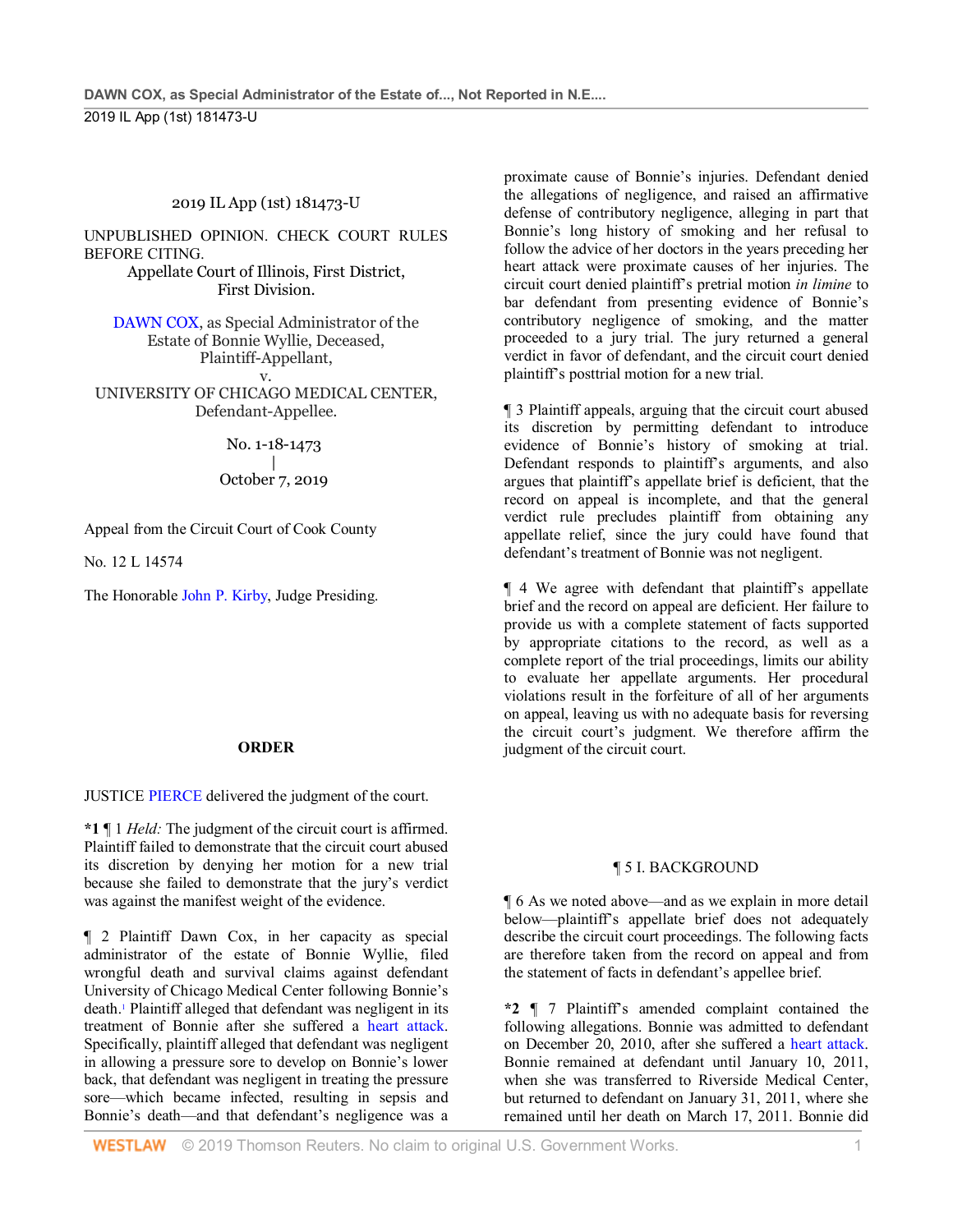not have any pressure sores when she was admitted on December 20, 2010, but "was at risk" for developing them. Bonnie developed a pressure sore on her sacral region sometime between December 20, 2011, and January 10, 2011. Defendant failed to follow its guidelines, policies, procedures, and safety rules that would have prevented the development of a pressure sore, or that would have helped treat Bonnie's pressure sore. When Bonnie returned to defendant on January 31, 2011, she still had a pressure sore and remained at risk for the worsening of the sore. Between January 31, 2011, and March 17, 2011, defendant failed to regularly reposition Bonnie, resulting in the sore getting bigger and deeper, resulting in "**severe** tunneling" and an infection. On February 21, 2011, a resident physician at defendant identified a need for a [wound](http://www.westlaw.com/Link/Document/FullText?entityType=gdrug&entityId=Iff1648e16c7111e18b05fdf15589d8e8&originationContext=document&transitionType=DocumentItem&contextData=(sc.Default)&vr=3.0&rs=cblt1.0) care consultation, but no such consultation took place until March 3, 2011. Bonnie's pressure sore worsened and became infected, resulting in sepsis and conscious pain and suffering. Bonnie died on March 17, 2011, "as a direct consequence of the failures and omissions" of defendant.

¶ 8 Count I of plaintiff's amended complaint asserted a claim under the Wrongful Death Act [\(730 ILCS 180/1](http://www.westlaw.com/Link/Document/FullText?findType=L&pubNum=1000008&cite=IL730S180%2f1&originatingDoc=I79e4ce10ea4211e9ad6fd2296b11a061&refType=LQ&originationContext=document&vr=3.0&rs=cblt1.0&transitionType=DocumentItem&contextData=(sc.Search)) *et [seq.](http://www.westlaw.com/Link/Document/FullText?findType=L&pubNum=1000008&cite=IL730S180%2f1&originatingDoc=I79e4ce10ea4211e9ad6fd2296b11a061&refType=LQ&originationContext=document&vr=3.0&rs=cblt1.0&transitionType=DocumentItem&contextData=(sc.Search))* (West 2012)), alleging that defendant was negligent by failing to (1) take precautions to minimize or prevent the development of the pressure sore; (2) timely intervene; (3) physically turn and reposition Bonnie on a regular basis; (4) establish and implement an appropriate skin treatment and nutrition program; (5) keep Bonnie's buttock and sacral area clean and dry; (6) obtain a timely [wound](http://www.westlaw.com/Link/Document/FullText?entityType=gdrug&entityId=Iff1648e16c7111e18b05fdf15589d8e8&originationContext=document&transitionType=DocumentItem&contextData=(sc.Default)&vr=3.0&rs=cblt1.0) care consultation; (7) provide Bonnie with appropriate bedding and pressure relief devices; (8) adequately treat the pressure sore; and (9) adequately [care](http://www.westlaw.com/Link/Document/FullText?entityType=mproc&entityId=Ic7d79207475411db9765f9243f53508a&originationContext=document&transitionType=DocumentItem&contextData=(sc.Default)&vr=3.0&rs=cblt1.0)  [for the pressure sore.](http://www.westlaw.com/Link/Document/FullText?entityType=mproc&entityId=Ic7d79207475411db9765f9243f53508a&originationContext=document&transitionType=DocumentItem&contextData=(sc.Default)&vr=3.0&rs=cblt1.0) Count II asserted a survival claim for Bonnie's conscious pain and suffering, disability, disfigurement, and medical expenses prior to her death.

¶ 9 Defendant answered plaintiff's amended complaint, denying all of the allegations of negligence. Defendant raised an affirmative defense of contributory negligence that contained the following allegations. Bonnie had a duty to exercise ordinary care to avoid injuring herself. When Bonnie was admitted to defendant on December 20, 2010, and again on January 31, 2011, her diagnoses included numerous preexisting comorbidities, including [cardiogenic shock,](http://www.westlaw.com/Link/Document/FullText?entityType=disease&entityId=Ic39ea2cb475411db9765f9243f53508a&originationContext=document&transitionType=DocumentItem&contextData=(sc.Default)&vr=3.0&rs=cblt1.0) [hypertension,](http://www.westlaw.com/Link/Document/FullText?entityType=disease&entityId=Ib351829d475411db9765f9243f53508a&originationContext=document&transitionType=DocumentItem&contextData=(sc.Default)&vr=3.0&rs=cblt1.0) [chronic kidney disease,](http://www.westlaw.com/Link/Document/FullText?entityType=disease&entityId=Iaada0044475411db9765f9243f53508a&originationContext=document&transitionType=DocumentItem&contextData=(sc.Default)&vr=3.0&rs=cblt1.0) [osteoarthrosis,](http://www.westlaw.com/Link/Document/FullText?entityType=disease&entityId=Ibf43d470475411db9765f9243f53508a&originationContext=document&transitionType=DocumentItem&contextData=(sc.Default)&vr=3.0&rs=cblt1.0) gout, [hyperlipidemia,](http://www.westlaw.com/Link/Document/FullText?entityType=disease&entityId=Ic21f5635475411db9765f9243f53508a&originationContext=document&transitionType=DocumentItem&contextData=(sc.Default)&vr=3.0&rs=cblt1.0) respiratory abnormality, [coronary atherosclerosis,](http://www.westlaw.com/Link/Document/FullText?entityType=disease&entityId=Ic4cf5abe475411db9765f9243f53508a&originationContext=document&transitionType=DocumentItem&contextData=(sc.Default)&vr=3.0&rs=cblt1.0) ventral [septal](http://www.westlaw.com/Link/Document/FullText?entityType=disease&entityId=Ic94ccc7f475411db9765f9243f53508a&originationContext=document&transitionType=DocumentItem&contextData=(sc.Default)&vr=3.0&rs=cblt1.0)  [defect,](http://www.westlaw.com/Link/Document/FullText?entityType=disease&entityId=Ic94ccc7f475411db9765f9243f53508a&originationContext=document&transitionType=DocumentItem&contextData=(sc.Default)&vr=3.0&rs=cblt1.0) respiratory failure, [thrombocytopenia,](http://www.westlaw.com/Link/Document/FullText?entityType=disease&entityId=I9f1f38f3475411db9765f9243f53508a&originationContext=document&transitionType=DocumentItem&contextData=(sc.Default)&vr=3.0&rs=cblt1.0) [metabolic](http://www.westlaw.com/Link/Document/FullText?entityType=disease&entityId=Ib2d267fc475411db9765f9243f53508a&originationContext=document&transitionType=DocumentItem&contextData=(sc.Default)&vr=3.0&rs=cblt1.0)  [encephalopathy,](http://www.westlaw.com/Link/Document/FullText?entityType=disease&entityId=Ib2d267fc475411db9765f9243f53508a&originationContext=document&transitionType=DocumentItem&contextData=(sc.Default)&vr=3.0&rs=cblt1.0) [renal failure,](http://www.westlaw.com/Link/Document/FullText?entityType=disease&entityId=Ib89aa8ef475411db9765f9243f53508a&originationContext=document&transitionType=DocumentItem&contextData=(sc.Default)&vr=3.0&rs=cblt1.0) and [anemia.](http://www.westlaw.com/Link/Document/FullText?entityType=disease&entityId=Ib2202ec4475411db9765f9243f53508a&originationContext=document&transitionType=DocumentItem&contextData=(sc.Default)&vr=3.0&rs=cblt1.0) All of the injuries and damages alleged in the amended complaint might have been caused in whole or in part by Bonnie's and plaintiff's "conduct, intentional acts, contributory

negligence, comparative fault, comparative negligence, or want of care." Bonnie breached her duties of ordinary care and failed to mitigate her damages because she (1) smoked cigarettes; (2) failed to follow her physician's instructions; (3) failed to follow staff instructions; (4) failed to follow recommendations for medication; (5) failed to follow recommendations for diet; (6) failed to follow recommendations for treatment; (7) failed to follow reasonable medical advice; and (8) was noncompliant.

¶ 10 The parties engaged in discovery. Prior to trial, the parties filed numerous motions *in limine*, only one of which is relevant to plaintiff's arguments on appeal. Plaintiff's motion *in limine* no. 61 sought to bar defendant "from introducing any evidence, suggesting[,] or arguing" that Bonnie was contributorily negligent in causing her pressure sore. Plaintiff argued that Bonnie's "conduct *prior to* her heart attack and subsequent development of [pressure ulcers](http://www.westlaw.com/Link/Document/FullText?entityType=disease&entityId=Iba86e8bc475411db9765f9243f53508a&originationContext=document&transitionType=DocumentItem&contextData=(sc.Default)&vr=3.0&rs=cblt1.0) is irrelevant to [d]efendant's negligent treatment of Bonnie \*\*\* *after* her injuries." (Emphases in original.) Plaintiff argued that there was no evidence that Bonnie was negligent after defendant's duty to treat her arose. After full briefing and hearing oral argument, the circuit court denied plaintiff's motion *in limine*, and denied plaintiff's subsequent motion to reconsider.

**\*3** ¶ 11 The case was then tried before a jury over the course of two weeks. The manner in which the trial progressed is not clear; plaintiff's appellate brief does not describe the progression of the trial, she does not provide citations to the record for portions of the trial that she does describe, and she has not supplied this court with sequential, verbatim transcripts of the trial.<sup>2</sup> After closing arguments, the circuit court instructed the jury, *inter alia*, on the principles of negligence, and that it was plaintiff's burden to prove that defendant was negligent, that Bonnie was injured, and that defendant's negligence was a proximate cause of Bonnie's injuries. The jury was instructed that

"If you find from your consideration of all the evidence that any of these propositions has not been proved, then your verdict shall be for the Defendant. On the other hand, if you find from your consideration of all the evidence that each of these propositions has been proved, then you must consider the Defendant's claim that the decedent, Bonnie Wyllie, was contributorily negligent."

The jury was instructed on the principles of contributory negligence and what defendant was required to prove, and how damages should be reduced in the event that the jury found that Bonnie was contributorily negligent. The jury was given two verdict forms. Verdict Form B was to be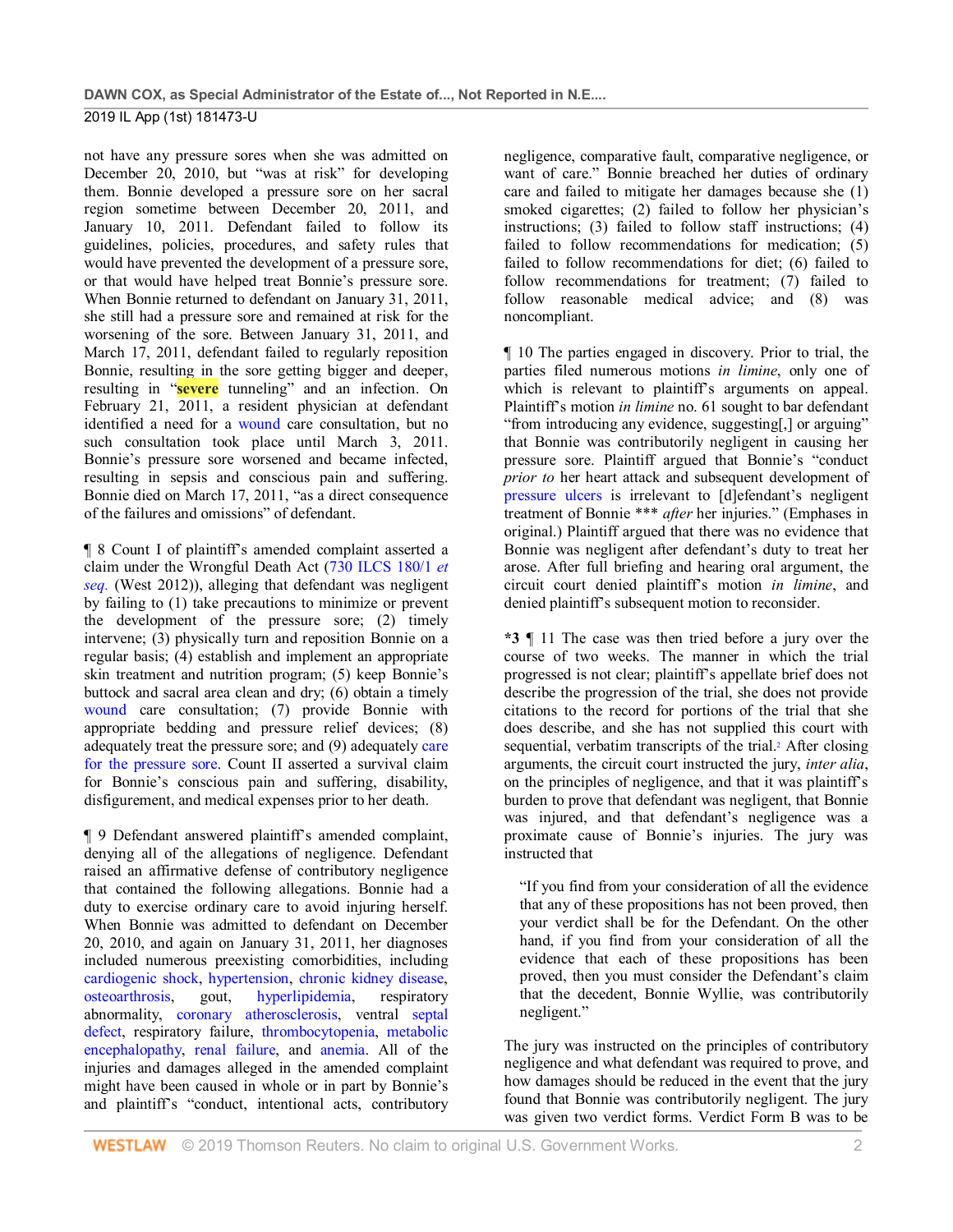used if the jury found in favor of plaintiff and against defendant, and contained lines for itemizing damages and attributing fault between plaintiff and defendant, as well instructions on how to reduce plaintiff's damages based on a finding of contributory negligence. Verdict Form C was to be used if the jury found in favor of defendant and against plaintiff. No special interrogatories were requested or tendered to the jury.

¶ 12 The jury returned a verdict on Verdict Form C in favor of defendant and against plaintiff. Plaintiff filed a posttrial motion for a new trial, arguing in relevant part that the circuit court abused its discretion by permitting defendant to introduce evidence in support of its affirmative defense of contributory negligence. Defendant responded in part by arguing that the jury returned a general verdict in favor of defendant, and that plaintiff failed to test the basis of the jury's verdict. Defendant argued that it presented multiple theories, including that it was not negligent, that it did not proximately cause Bonnie's injuries, and that Bonnie was contributorily negligent. Defendant cited trial testimony that it had complied with the standard of care, and therefore the jury could have concluded that defendant was not negligent, or that its conduct was not the proximate cause of Bonnie's injuries. After full briefing and hearing, the circuit court denied plaintiff's motion for a new trial. Plaintiff filed a timely notice of appeal.

# ¶ 13 II. ANALYSIS

¶ 14 As noted above, plaintiff's appellate brief does not contain the "facts necessary to an understanding of the case, stated accurately and fairly without argument or comment, and with appropriate reference to the pages of the record on appeal," in violation of [Illinois Supreme](http://www.westlaw.com/Link/Document/FullText?findType=L&pubNum=1003673&cite=ILRSCTR341&originatingDoc=I79e4ce10ea4211e9ad6fd2296b11a061&refType=LQ&originationContext=document&vr=3.0&rs=cblt1.0&transitionType=DocumentItem&contextData=(sc.Search))  Court Rule  $341(h)(6)$  (eff. May 25, 2018). There are two serious problems with plaintiff's brief: (1) she does not provide us with a complete statement of facts, and (2) she does not provide proper citations to the record on appeal in support of her statement of facts.<sup>3</sup> We address how both of these violations **severely** impede our review of the circuit court's judgment.

**\*4** ¶ 15 Our supreme court's rules governing appellate briefs are mandatory. *[Hall v. Naper Gold Hospitality,](http://www.westlaw.com/Link/Document/FullText?findType=Y&serNum=2027688679&pubNum=0007727&originatingDoc=I79e4ce10ea4211e9ad6fd2296b11a061&refType=RP&originationContext=document&vr=3.0&rs=cblt1.0&transitionType=DocumentItem&contextData=(sc.Search))  LLC*, 2012 IL App (2d) 111151, 17. As a court of review, we are entitled to have the issues on appeal clearly presented. *Holmstrum v. Kunis*[, 221 Ill. App. 3d 317, 325](http://www.westlaw.com/Link/Document/FullText?findType=Y&serNum=1991188538&pubNum=0000435&originatingDoc=I79e4ce10ea4211e9ad6fd2296b11a061&refType=RP&fi=co_pp_sp_435_325&originationContext=document&vr=3.0&rs=cblt1.0&transitionType=DocumentItem&contextData=(sc.Search)#co_pp_sp_435_325)  [\(1991\).](http://www.westlaw.com/Link/Document/FullText?findType=Y&serNum=1991188538&pubNum=0000435&originatingDoc=I79e4ce10ea4211e9ad6fd2296b11a061&refType=RP&fi=co_pp_sp_435_325&originationContext=document&vr=3.0&rs=cblt1.0&transitionType=DocumentItem&contextData=(sc.Search)#co_pp_sp_435_325) "Reviewing courts will not search the record for

purposes of finding error in order to reverse [a] judgment when an appellant has made no good-faith effort to comply with the supreme court rules governing the contents of briefs." *[In re Estate of Parker](http://www.westlaw.com/Link/Document/FullText?findType=Y&serNum=2025834933&pubNum=0007726&originatingDoc=I79e4ce10ea4211e9ad6fd2296b11a061&refType=RP&originationContext=document&vr=3.0&rs=cblt1.0&transitionType=DocumentItem&contextData=(sc.Search))*, 2011 IL App [\(1st\) 102871, ¶ 47.](http://www.westlaw.com/Link/Document/FullText?findType=Y&serNum=2025834933&pubNum=0007726&originatingDoc=I79e4ce10ea4211e9ad6fd2296b11a061&refType=RP&originationContext=document&vr=3.0&rs=cblt1.0&transitionType=DocumentItem&contextData=(sc.Search)) It is not our duty to scour the record in an effort to understand an appellant's case when the appellant fails to adequately describe the proceedings below. "A party's failure to comply with [Rule 341](http://www.westlaw.com/Link/Document/FullText?findType=L&pubNum=1003673&cite=ILRSCTR341&originatingDoc=I79e4ce10ea4211e9ad6fd2296b11a061&refType=LQ&originationContext=document&vr=3.0&rs=cblt1.0&transitionType=DocumentItem&contextData=(sc.Search)) is grounds for disregarding its arguments on appeal." *[In re](http://www.westlaw.com/Link/Document/FullText?findType=Y&serNum=2005871724&pubNum=0000435&originatingDoc=I79e4ce10ea4211e9ad6fd2296b11a061&refType=RP&fi=co_pp_sp_435_620&originationContext=document&vr=3.0&rs=cblt1.0&transitionType=DocumentItem&contextData=(sc.Search)#co_pp_sp_435_620)  Estate of Jackson*[, 354 Ill. App. 3d 616, 620 \(2004\)](http://www.westlaw.com/Link/Document/FullText?findType=Y&serNum=2005871724&pubNum=0000435&originatingDoc=I79e4ce10ea4211e9ad6fd2296b11a061&refType=RP&fi=co_pp_sp_435_620&originationContext=document&vr=3.0&rs=cblt1.0&transitionType=DocumentItem&contextData=(sc.Search)#co_pp_sp_435_620) (citing *[Jeffrey M. Goldberg & Associates, Ltd. v. Collins Tuttle](http://www.westlaw.com/Link/Document/FullText?findType=Y&serNum=1994140179&pubNum=0000435&originatingDoc=I79e4ce10ea4211e9ad6fd2296b11a061&refType=RP&fi=co_pp_sp_435_886&originationContext=document&vr=3.0&rs=cblt1.0&transitionType=DocumentItem&contextData=(sc.Search)#co_pp_sp_435_886)  & Co., Inc.*[, 264 Ill. App. 3d 878, 886 \(1994\)\)](http://www.westlaw.com/Link/Document/FullText?findType=Y&serNum=1994140179&pubNum=0000435&originatingDoc=I79e4ce10ea4211e9ad6fd2296b11a061&refType=RP&fi=co_pp_sp_435_886&originationContext=document&vr=3.0&rs=cblt1.0&transitionType=DocumentItem&contextData=(sc.Search)#co_pp_sp_435_886). This court has "the discretion to strike an appellant's brief and dismiss an appeal for failure to comply with [Rule 341.](http://www.westlaw.com/Link/Document/FullText?findType=L&pubNum=1003673&cite=ILRSCTR341&originatingDoc=I79e4ce10ea4211e9ad6fd2296b11a061&refType=LQ&originationContext=document&vr=3.0&rs=cblt1.0&transitionType=DocumentItem&contextData=(sc.Search))" *Fryzel v. Miller*[, 2014 IL App \(1st\) 120597, ¶ 25.](http://www.westlaw.com/Link/Document/FullText?findType=Y&serNum=2033427693&pubNum=0007726&originatingDoc=I79e4ce10ea4211e9ad6fd2296b11a061&refType=RP&originationContext=document&vr=3.0&rs=cblt1.0&transitionType=DocumentItem&contextData=(sc.Search)) "[D]oing so is a harsh sanction and is appropriate only when the procedural violations interfere with our review." *In [re Marriage of Iqbal & Khan](http://www.westlaw.com/Link/Document/FullText?findType=Y&serNum=2033334872&pubNum=0007727&originatingDoc=I79e4ce10ea4211e9ad6fd2296b11a061&refType=RP&originationContext=document&vr=3.0&rs=cblt1.0&transitionType=DocumentItem&contextData=(sc.Search))*, 2014 IL App (2d) [131306, ¶ 14](http://www.westlaw.com/Link/Document/FullText?findType=Y&serNum=2033334872&pubNum=0007727&originatingDoc=I79e4ce10ea4211e9ad6fd2296b11a061&refType=RP&originationContext=document&vr=3.0&rs=cblt1.0&transitionType=DocumentItem&contextData=(sc.Search)) (citing *Carter v. Carter*[, 2012 IL App \(1st\)](http://www.westlaw.com/Link/Document/FullText?findType=Y&pubNum=0007726&cite=2012ILA1PDC110885&originatingDoc=I79e4ce10ea4211e9ad6fd2296b11a061&refType=RP&originationContext=document&vr=3.0&rs=cblt1.0&transitionType=DocumentItem&contextData=(sc.Search))  [110885, ¶ 12\)](http://www.westlaw.com/Link/Document/FullText?findType=Y&pubNum=0007726&cite=2012ILA1PDC110885&originatingDoc=I79e4ce10ea4211e9ad6fd2296b11a061&refType=RP&originationContext=document&vr=3.0&rs=cblt1.0&transitionType=DocumentItem&contextData=(sc.Search)).

¶ 16 Plaintiff's statement of facts focuses exclusively on the arguments surrounding plaintiff's motion *in limine* and the evidence presented by defendant at trial in support of its contributory negligence defense. She does not provide us with any facts as to what evidence was presented at trial by either party on the issue of defendant's alleged negligence. She cites no facts that might tend to show that she presented *prima facie* evidence that defendant's conduct fell below the standard of care, that Bonnie was injured, or that defendant's breach was a proximate cause of Bonnie's injuries.

¶ 17 These omissions are critical for two separate but related reasons. First, plaintiff is appealing from the denial of her motion for a new trial, and a motion for a new trial should only be granted where the jury's verdict is against the manifest weight of the evidence. *[York v.](http://www.westlaw.com/Link/Document/FullText?findType=Y&serNum=2009406310&pubNum=0000439&originatingDoc=I79e4ce10ea4211e9ad6fd2296b11a061&refType=RP&fi=co_pp_sp_439_178&originationContext=document&vr=3.0&rs=cblt1.0&transitionType=DocumentItem&contextData=(sc.Search)#co_pp_sp_439_178)  [Rush-Presbyterian Luke's Medical Center](http://www.westlaw.com/Link/Document/FullText?findType=Y&serNum=2009406310&pubNum=0000439&originatingDoc=I79e4ce10ea4211e9ad6fd2296b11a061&refType=RP&fi=co_pp_sp_439_178&originationContext=document&vr=3.0&rs=cblt1.0&transitionType=DocumentItem&contextData=(sc.Search)#co_pp_sp_439_178)*, 222 Ill. 2d [147, 178-79 \(2006\).](http://www.westlaw.com/Link/Document/FullText?findType=Y&serNum=2009406310&pubNum=0000439&originatingDoc=I79e4ce10ea4211e9ad6fd2296b11a061&refType=RP&fi=co_pp_sp_439_178&originationContext=document&vr=3.0&rs=cblt1.0&transitionType=DocumentItem&contextData=(sc.Search)#co_pp_sp_439_178) "A verdict is contrary to the manifest weight of the evidence when the opposite conclusion is clearly evident or when the jury's findings prove to be unreasonable, arbitrary and not based upon any of the evidence." *Id.* [at 179.](http://www.westlaw.com/Link/Document/FullText?findType=Y&serNum=2009406310&pubNum=0000439&originatingDoc=I79e4ce10ea4211e9ad6fd2296b11a061&refType=RP&fi=co_pp_sp_439_179&originationContext=document&vr=3.0&rs=cblt1.0&transitionType=DocumentItem&contextData=(sc.Search)#co_pp_sp_439_179) We review the circuit court's decision on a motion for a new trial for an abuse of discretion. *Id.* Without a sufficiently complete statement of the trial evidence, we do not know what evidence the jury heard, or whether its verdict was unreasonable, arbitrary, or not based on the evidence. Plaintiff's violations of Rule  $341(h)(6)$  have impeded our ability to ascertain whether plaintiff is entitled to any appellate relief, resulting in forfeiture of all her appellate arguments.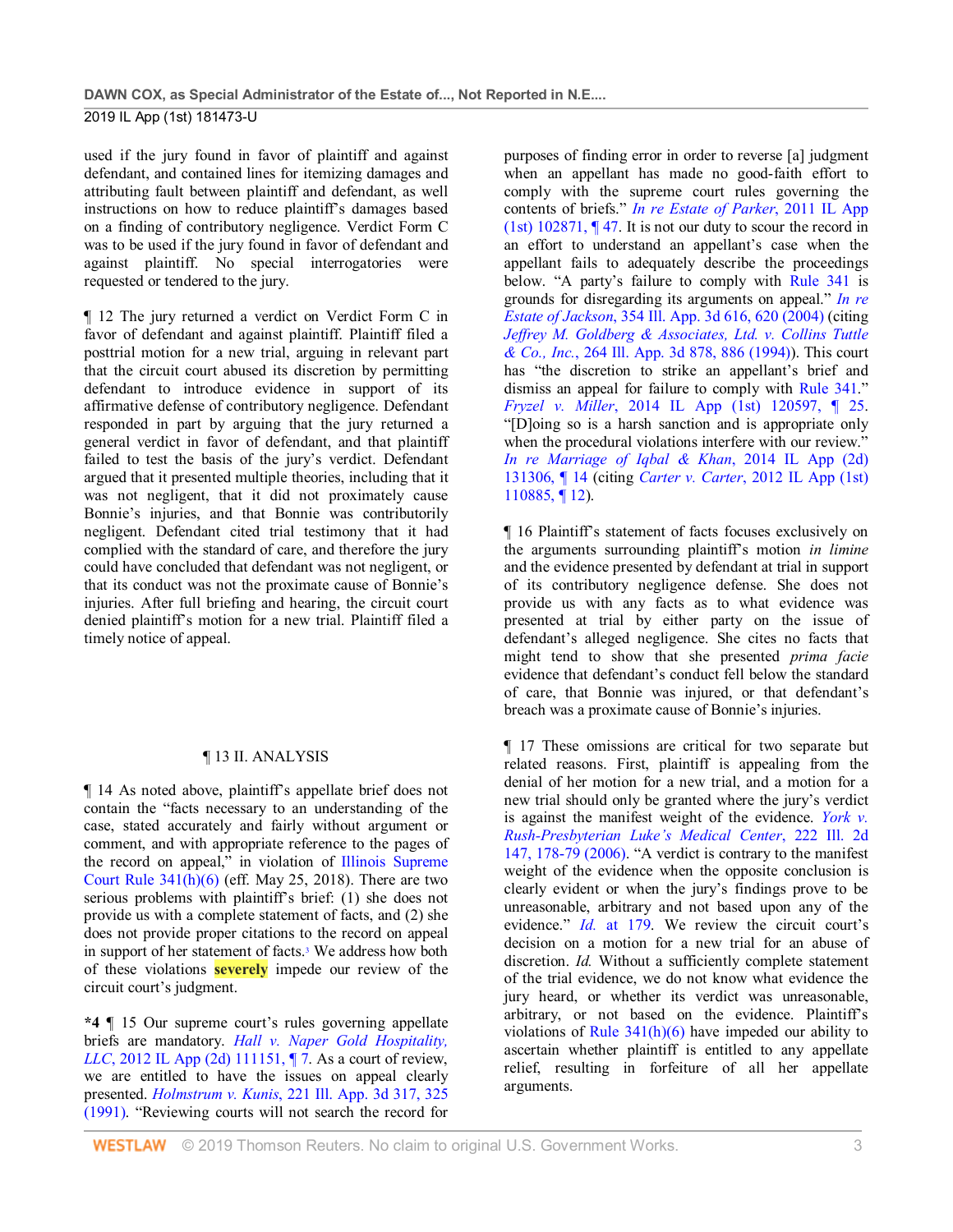¶ 18 Second, even if we were to excuse plaintiff's forfeiture, we note—and defendant argues—that the jury returned a general verdict. Our supreme court has explained that when a jury returns a general verdict where more than one theory of a party's liability was presented a trial, the "verdict will be upheld if there was sufficient evidence to sustain either theory[.]" *[Witherell v. Weimer](http://www.westlaw.com/Link/Document/FullText?findType=Y&serNum=1987120933&pubNum=0000439&originatingDoc=I79e4ce10ea4211e9ad6fd2296b11a061&refType=RP&fi=co_pp_sp_439_329&originationContext=document&vr=3.0&rs=cblt1.0&transitionType=DocumentItem&contextData=(sc.Search)#co_pp_sp_439_329)*, [118 Ill. 2d 321, 329 \(1987\).](http://www.westlaw.com/Link/Document/FullText?findType=Y&serNum=1987120933&pubNum=0000439&originatingDoc=I79e4ce10ea4211e9ad6fd2296b11a061&refType=RP&fi=co_pp_sp_439_329&originationContext=document&vr=3.0&rs=cblt1.0&transitionType=DocumentItem&contextData=(sc.Search)#co_pp_sp_439_329) In the absence of any indication in the record as to which theory of liability the jury rested its decision on, a party on appeal may not obtain relief from the jury's verdict if at least one theory of liability would be sufficient to sustain the verdict. *Id.* Here, defendant presented multiple theories as to why it was not liable for Bonnie's death: (1) it was not negligent; (2) it complied with the standard of care; (3) its conduct was not the proximate cause of Bonnie's injuries; and (4) if defendant was negligent, Bonnie was contributorily negligent, which was a proximate cause of her own injuries. Defendant directs our attention to trial testimony from its witnesses who stated that defendant's treatment of Bonnie complied with the standard of care.

**\*5** ¶ 19 Sunitha Nair, M.D., was qualified as an expert witness in [wound](http://www.westlaw.com/Link/Document/FullText?entityType=gdrug&entityId=Iff1648e16c7111e18b05fdf15589d8e8&originationContext=document&transitionType=DocumentItem&contextData=(sc.Default)&vr=3.0&rs=cblt1.0) care. She testified that she reviewed "certain documents in order to form opinions," which were apparently listed on Defense Exhibit 160, although that exhibit has not been included in the record on appeal. She testified that "no action or omission of [defendant] was a proximate cause of [Bonnie's] [pressure ulcer](http://www.westlaw.com/Link/Document/FullText?entityType=disease&entityId=Iba86e8bc475411db9765f9243f53508a&originationContext=document&transitionType=DocumentItem&contextData=(sc.Default)&vr=3.0&rs=cblt1.0) or its progression," and that defendant's topical treatments of the [wound,](http://www.westlaw.com/Link/Document/FullText?entityType=gdrug&entityId=Iff1648e16c7111e18b05fdf15589d8e8&originationContext=document&transitionType=DocumentItem&contextData=(sc.Default)&vr=3.0&rs=cblt1.0) its interventions used to treat Bonnie's skin, and the timing of defendant's [debridement](http://www.westlaw.com/Link/Document/FullText?entityType=mproc&entityId=Ib080af26475411db9765f9243f53508a&originationContext=document&transitionType=DocumentItem&contextData=(sc.Default)&vr=3.0&rs=cblt1.0) of Bonnie's [wound](http://www.westlaw.com/Link/Document/FullText?entityType=gdrug&entityId=Iff1648e16c7111e18b05fdf15589d8e8&originationContext=document&transitionType=DocumentItem&contextData=(sc.Default)&vr=3.0&rs=cblt1.0) all fell within the standard care. Henry Sullivan, M.D., who was qualified as an expert in the area of [cardiovascular surgery,](http://www.westlaw.com/Link/Document/FullText?entityType=mproc&entityId=Ic3045f27475411db9765f9243f53508a&originationContext=document&transitionType=DocumentItem&contextData=(sc.Default)&vr=3.0&rs=cblt1.0) testified that nurses caring for Bonnie charted that she "was too unstable to be turned" following her heart surgery, and that all of the cardiovascular surgeons who treated Bonnie complied with the standard of care. Pamela McShane, M.D., a pulmonary critical care physician at the University of Chicago, treated Bonnie on March 16 and March 17, 2011, testified that Bonnie was not septic at the time of her death, that Bonnie was on appropriate antibiotics, and that her treatment of Bonnie complied with the standard of care. While this evidence does not paint a complete picture of the trial testimony, it is evident that the jury heard evidence on the issue of whether defendant was negligent, whether defendant complied with the standard of care in treating Bonnie, and whether defendant's conduct was a proximate cause of Bonnie's injuries. From that evidence, a jury could reasonably conclude that defendant was not negligent. Plaintiff has not directed us to any facts in the record that would show that the jury's verdict was unreasonable, arbitrary, or not based on the

evidence. Because there appears to be a sufficient basis for the jury's general verdict—that defendant was not negligent, that defendant complied with the standard of care, or that Bonnie's injuries were not proximately caused by defendant—the general verdict rule precludes plaintiff from obtaining any relief on appeal.

¶ 20 The second serious problem with plaintiff's appellate brief is that the facts she provides in her brief are not supported by proper citations to the record on appeal. [Rule 341\(h\)\(6\)](http://www.westlaw.com/Link/Document/FullText?findType=L&pubNum=1003673&cite=ILRSCTR341&originatingDoc=I79e4ce10ea4211e9ad6fd2296b11a061&refType=LQ&originationContext=document&vr=3.0&rs=cblt1.0&transitionType=DocumentItem&contextData=(sc.Search)) plainly requires citations to "the pages of the record on appeal." Ill. S. Ct. R.  $341(h)(6)$ . Throughout her statement of facts, plaintiff cites to pretrial hearing proceedings and trial testimony by providing the date of the proceeding, along with the pages and line numbers that ostensibly contain the testimony she relies on, without providing any citations to the actual pages of record on appeal where those materials can be found. We have no way to tell whether the materials she cites are even present in the record. It is not our duty to scour the record in an effort to understand an appellant's case when the appellant fails to adequately describe the proceedings below. Given that the circuit court conducted a jury trial over the span of two weeks that involved complex medical testimony, we will not scour the nearly 4500 page record on our own to find support for plaintiff's statement of facts.

# ¶ 21 III. CONCLUSION

¶ 22 Plaintiff's violations of our supreme court's rules governing appellate briefs are **severe**, and have impeded our ability to meaningfully review the circuit court's judgment, resulting in forfeiture. We have no basis from which to conclude that the circuit court abused its discretion by denying plaintiff's motion for a new trial, as we have no basis to conclude that he jury's verdict was against the manifest weight of the evidence. For the foregoing reasons, the judgment of the circuit court is affirmed.

# ¶ 23 Affirmed.

Presiding Justice [Griffin](http://www.westlaw.com/Link/Document/FullText?findType=h&pubNum=176284&cite=0221024201&originatingDoc=I79e4ce10ea4211e9ad6fd2296b11a061&refType=RQ&originationContext=document&vr=3.0&rs=cblt1.0&transitionType=DocumentItem&contextData=(sc.Search)) and Justice [Hyman](http://www.westlaw.com/Link/Document/FullText?findType=h&pubNum=176284&cite=0128949301&originatingDoc=I79e4ce10ea4211e9ad6fd2296b11a061&refType=RQ&originationContext=document&vr=3.0&rs=cblt1.0&transitionType=DocumentItem&contextData=(sc.Search)) concurred in the judgment.

### **All Citations**